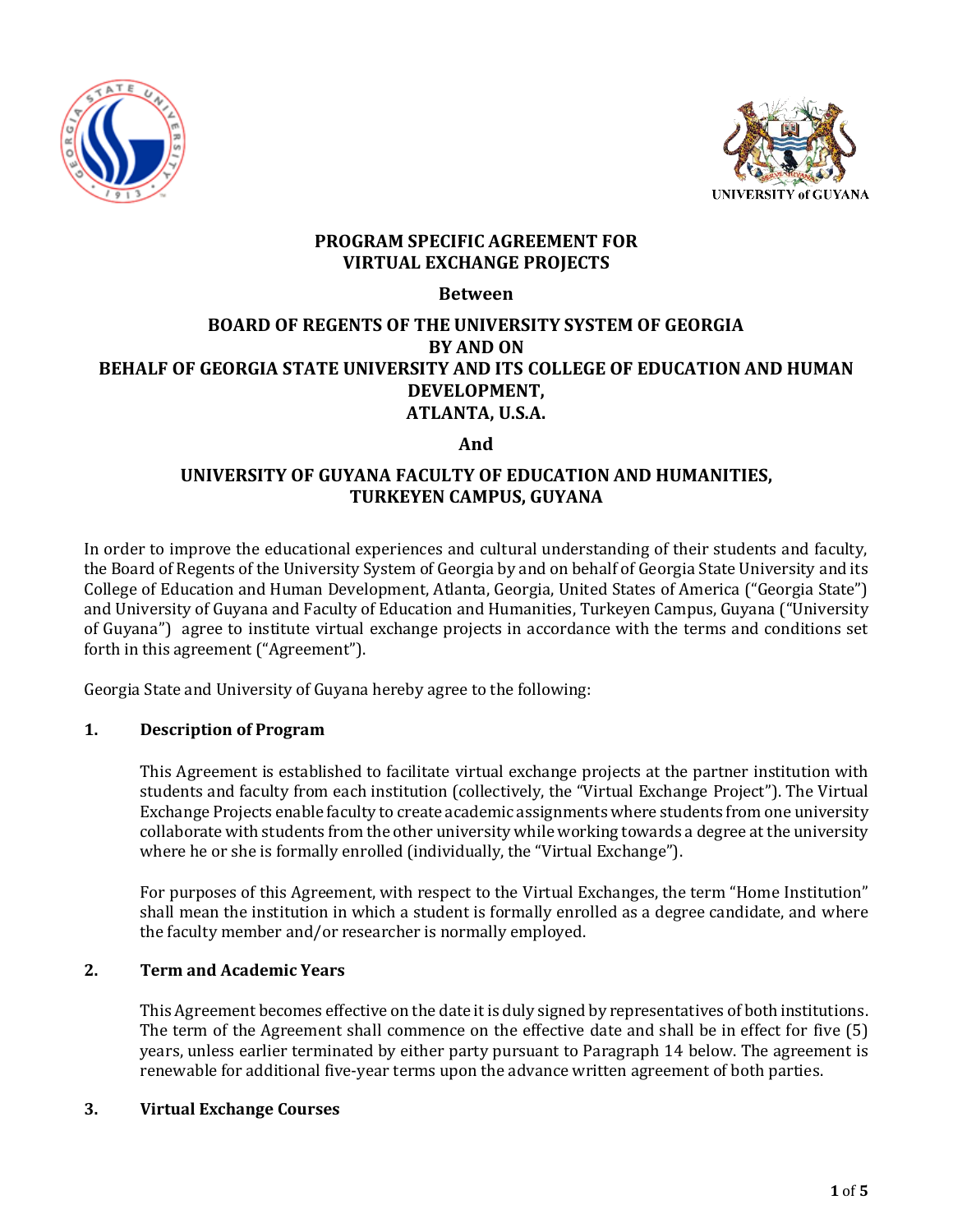Course offerings for Virtual Exchange Projects will be determined by Georgia State and University of Guyana in advance of the semester to facilitate course registration. The course listings shall be shared with the institutions each semester as an appendix to this agreement.

#### **4. Requirements for Participation**

Students will be required to comply with the standard rules, regulations, and enrollment restrictions at their Home Institution in the selection of offered courses, including requirements of language proficiency.

### **5. Academic Counseling, Credits and Reports**

The school, department or unit involved in this Agreement at each Home Institution will provide academic counseling to its own students to ensure that the Virtual Exchange courses are acceptable with respect to its own degree programs.

At the end of the Virtual Exchange Projects a digital badge of participation will be issued in addition to grades from the students' Home Institution.

Participants in the Virtual Exchange Projects will be drawn from College of Education and Human Development at Georgia State, and Faculty of Education and Humanities at the University of Guyana at the discretion of both parties.

### **6. Mode of Delivery:**

To ensure continuity of experience and success of the Virtual Exchange course, each party is responsible for managing the mode of delivery of the Virtual Exchange course.

The Virtual Exchange Project(s) may take any form, including, but not limited to:

- $\Box$  Single assignments
- $\Box$  Team assignments
- $\Box$  Shared online group discussions
- $\Box$  Cooperative learning
- $\Box$  Project-based learning
- $\Box$  Service learning
- □ Synchronous collaboration
- Asynchronous collaboration
- □ Other

Faculty will collaboratively decide the mode of delivery and design of their Virtual Exchange Projects, guided by best practices and optional input from the Georgia State Virtual Exchange Coordinator or other faculty or staff.

#### **7. Compliance with Rules and Regulations**

Students and faculty will be subject to the rules and regulations of their Home Institution and the laws and procedures of the state or province in which the institution is located.

#### **8. Equal Opportunity**

Both parties to this Agreement subscribe to a policy of equal opportunity, and will not discriminate on the basis of race, color, gender, age, ethnicity, religion, national origin, or disability.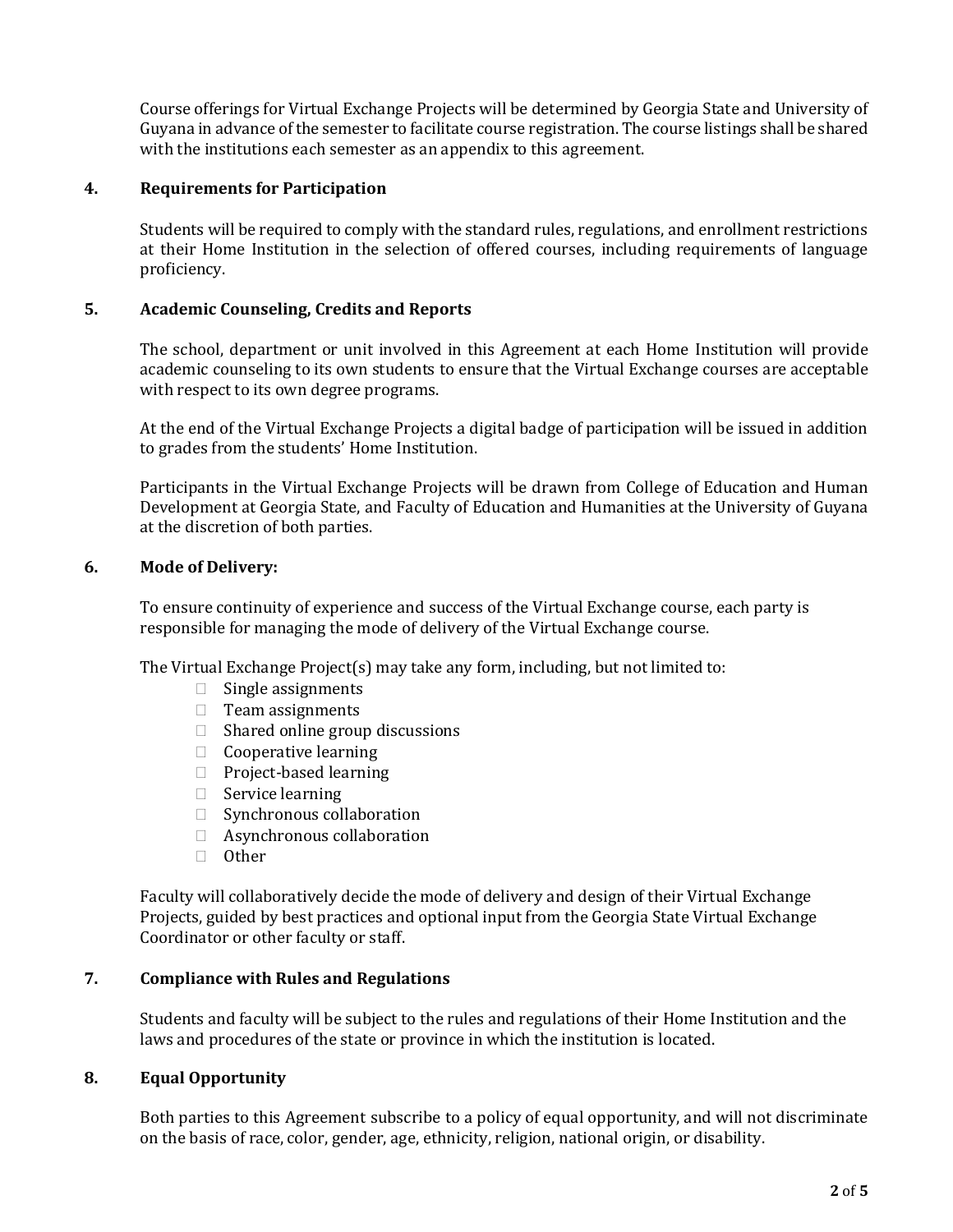## **9. Modification, Termination, Renewal of Agreement**

This Agreement may be modified, revised, or renewed but only upon the mutual consent of the parties in writing. Either party may terminate this Agreement by written notice submitted at least 120 days in advance of the next summer session. Unless renewed by mutual written consent, this Agreement will conclude at the end of the specified academic term or year as defined in Section 2 above.

#### **10. Primary Contacts**

The Primary Contacts will ensure that the terms of this Agreement are carried out. They will serve as the contact persons at each institution, ensure that necessary approvals are in place, and have administrative oversight of the project.

The primary contacts for the parties to this Agreement are the following:

| <b>For Georgia State University</b> |                                                                         | <b>For University of Guyana</b> |                                                        |
|-------------------------------------|-------------------------------------------------------------------------|---------------------------------|--------------------------------------------------------|
| Name:                               | Dr. Pier A. Junor Clarke                                                | Name:                           | Dr. Emanuel Cummings                                   |
| Title:                              | <b>MAT MTE Secondary</b><br><b>Mathematics Education</b><br>Coordinator | Title:                          | Deputy Vice Chancellor for Academic<br>Engagement (AE) |
| Department:                         | Middle and Secondary<br>Education                                       | Department:                     | University of Guyana                                   |
| Address:                            | 30 Pryor St. Atlanta, GA 30303                                          | Address:                        | Turkeyen Campus, Guyana                                |
| Phone:                              | 1+404-413-8411                                                          | Phone:                          | N/A                                                    |
| Fax:                                | 1+404-413-8063                                                          | Fax:                            | N/A                                                    |
| Email:                              | pjunor@gsu.edu                                                          | Email:                          | Emanuel.cummings@uog.edu.gy or<br>dvc-ae@uog.edu.gy    |

#### **For Georgia State University For University of Guyana** Name: Dr. Nannette Commander Name: Dr. Mellissa Ifill Title: Virtual Exchange Coordinator Title: Deputy Vice Chancellor for Institutional Advancement (IA) Department: Office of International Initiatives Department: University of Guyana Address: Dahlberg Hall, Suite 300, 30 Courtland St. SE, Atlanta, GA 30303 Address: Turkeyen Campus, Guyana Phone: 1+404-413-8311 Phone: N/A Fax: 1+404-413-2537 Fax: N/A

Email: [ncommander@gsu.edu](mailto:gtinkersachs@gsu.edu) Email: [mellissa.ifill@uog.edu.gy](mailto:mellissa.ifill@uog.edu.gy) or [dvc-ia@uog.edu.gy](mailto:dvc-ia@uog.edu.gy)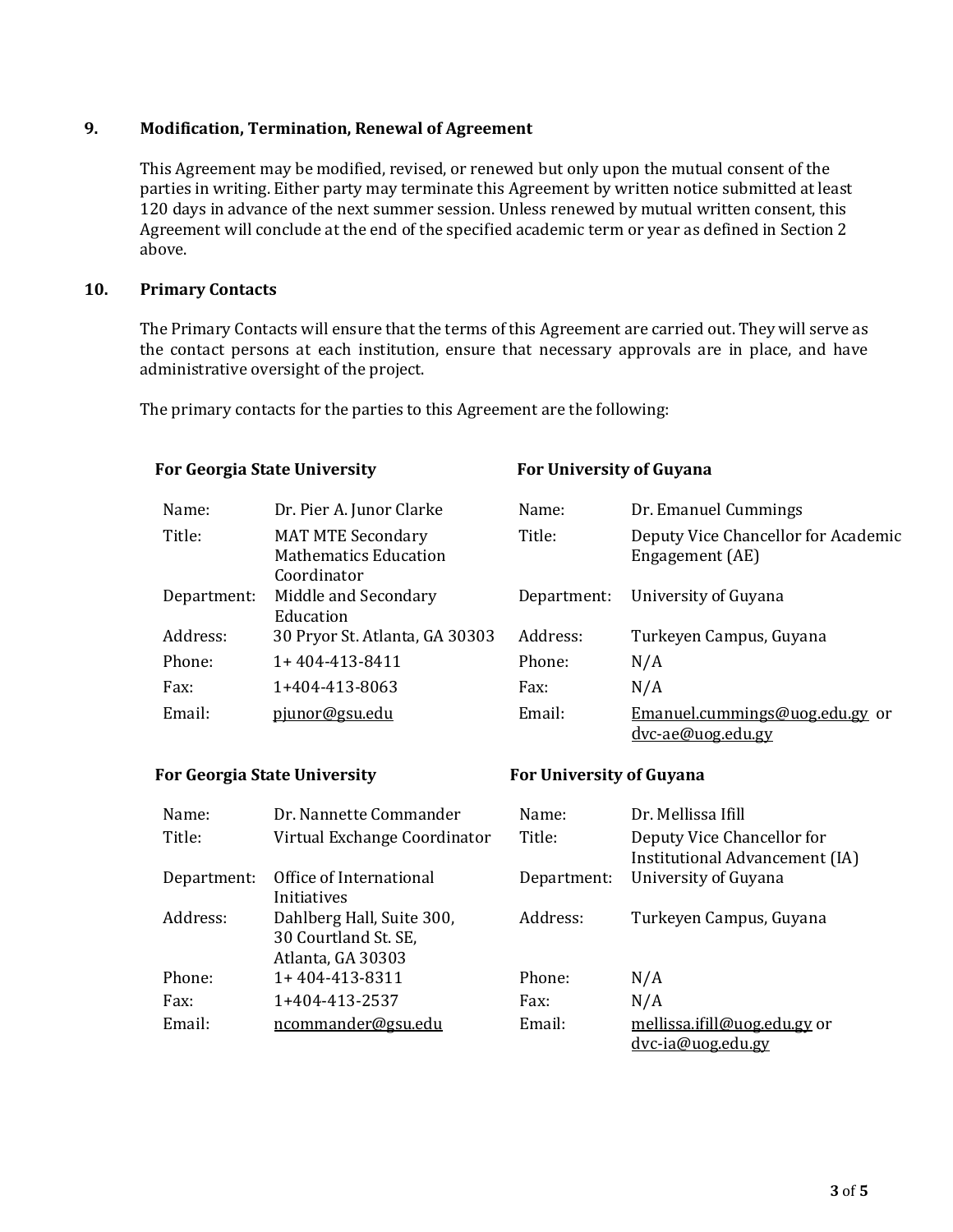**WHEREFORE** the parties to this Agreement signify their acceptance of the terms and conditions contained herein by signing in the spaces below.

**Board of Regents of the University System of Georgia by and on behalf of Georgia State University and its College of Education and Human Development**

**University of Guyana and Faculty of Education and Humanities**

By:  $\log f / \frac{f}{\log N}$ 

 Paul Alberto Dean

Date: 12/16/2021 Date: 01.15.2022

By: \_\_\_\_\_\_\_\_\_\_\_\_\_\_\_\_\_\_\_\_\_\_\_\_\_\_\_\_\_\_\_\_\_\_\_\_\_\_\_

 Paloma Mohamed-Martin Vice-Chancellor XI